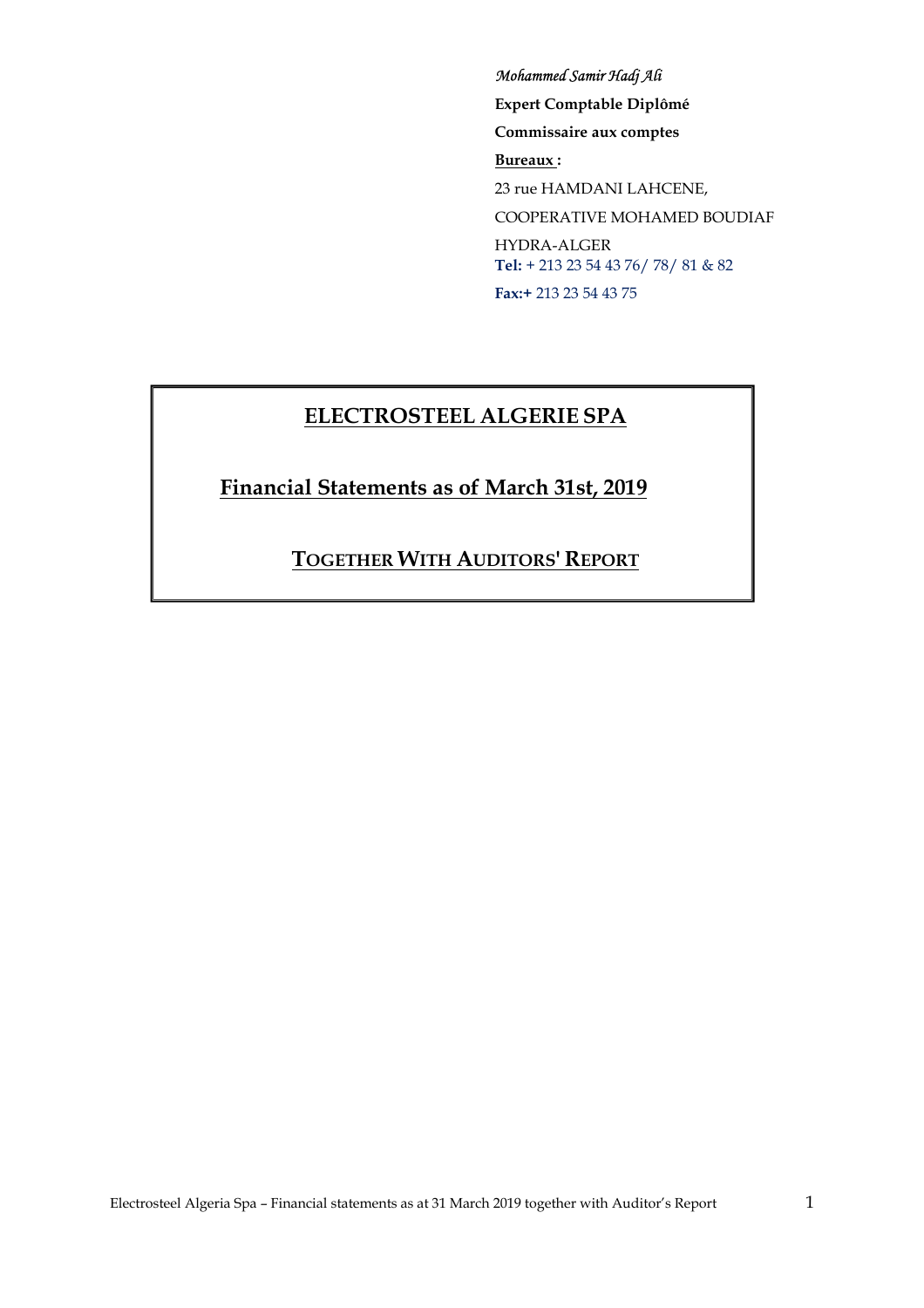*Mohammed Samir Hadj Ali*  **Expert Comptable Diplômé Commissaire aux comptes Bureaux :**  23 rue HAMDANI LAHCENE, COOPERATIVE MOHAMED BOUDIAF HYDRA-ALGER **Tel:** + 213 23 54 43 76/ 78/ 81 & 82 **Fax:+** 213 23 54 43 75

Algiers, April 30th, 2019

**TO THE SHAREHOLDERS OF ELECTROSTEEL ALGERIE SPA ALGIERS, ALGERIA**

We have audited the accompanying balance sheet of ELECTROSTEEL ALGERIE SPA (A JOINT STOCK COMPANY UNDER ALGERIAN COMPANIES LAW) as of March 31st , 2019 and the related statements of income. These financial statements are the responsibility of the company's management. Our responsibility is to express an opinion on these financial statements based on our audit.

We have conducted our audit in accordance with Generally Accepted Auditing Standards. Those Standards require that we plan and perform the audit to obtain reasonable assurance about whether the financial statements are free of material misstatement. An audit includes examining, on a test basis, evidence supporting the amounts and disclosures in the financial statements. An audit also includes assessing the accounting principles used and significant estimates made by the management, as well as evaluating the overall presentation of the financial statements. We believe that our audit provides a reasonable basis for our opinion.

In our opinion, the financial statements referred to above, present fairly, in all material respects, the financial position of ELECTROSTEEL ALGERIA SPA as of March 31st , 2019 and the results of its operations for the year then ended in accordance with the Generally Accepted Accounting Principles.



*Mohammed Samir Hadj Ali*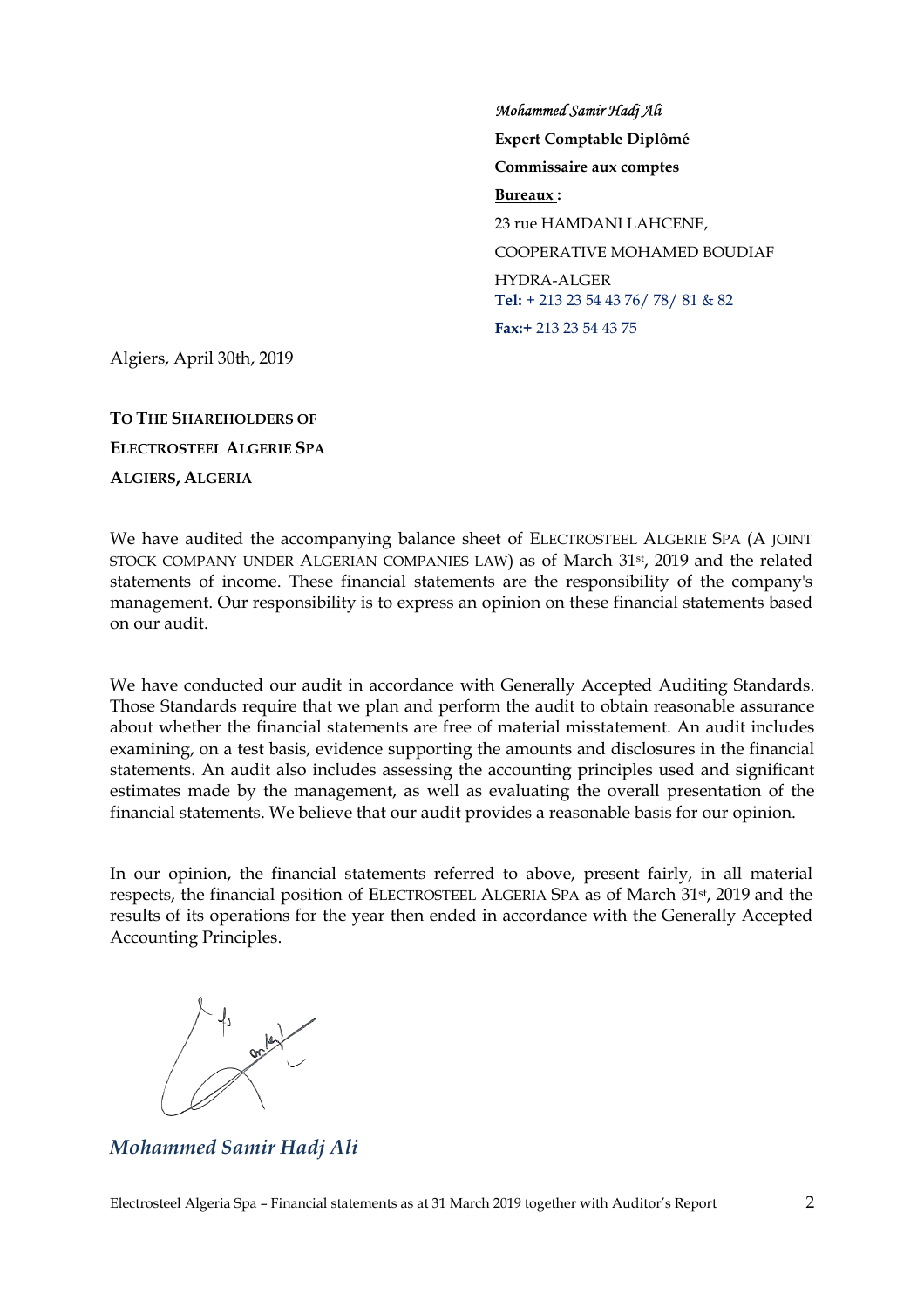# **ELECTROSEEL ALGERIE Spa Audit as at 31/03/2019**

## **BALANCE SHEET – ASSETS**

| Description                          | <b>Notes</b> | <b>Balance</b> at<br>31.03.2018 | <b>Balance</b> at<br>31.03.2019 | <b>Variation</b> |
|--------------------------------------|--------------|---------------------------------|---------------------------------|------------------|
| Intangible fixed asset - Software    |              | 828 000,00                      | 828 000,00                      | (0,00)           |
| Tangible fixed asset                 |              | 9 275 516.62                    | 9 275 516.62                    | (0,00)           |
| Accumulated depreciation             |              | (10103516,42)                   | (10103516,42)                   | (0,00)           |
| <b>Fixed assets</b>                  | Note-1       | 0,20                            | 0,20                            | (0, 20)          |
| Inventory of tubes & fittings        |              | 2758 635,57                     | 0,00                            | 2758 635,57      |
| Goods in transit                     |              | 0,00                            | 0,00                            | 0,00             |
| <b>Inventories</b>                   | Note-2       | 2758 635,57                     | 0,00                            | 2 758 635,57     |
| Debtor balance of liability accounts |              | 0,00                            | 0,00                            | 0,00             |
| <b>Advance on CAPEX</b>              |              | 13 631 694,03                   | 13 431 694,03                   | 200 000,00       |
| Advance on inventory                 |              | 0,00                            | 0,00                            | 0,00             |
| Payment on behalf of third parties   |              | 15 462 908,11                   | 18 857 185,12                   | (3394277,01)     |
| Prepaid operating expenses           |              | 2 988 505,09                    | 3 097 466.17                    | (108961,08)      |
| Trade receivable                     |              | 183 713 415,64                  | 190 731 903,46                  | (7018487,82)     |
| Cash & bank                          |              | 9599687,31                      | 41 178,44                       | 9 558 508,87     |
| Provision for bad debtors            |              | (29 299 914, 88)                | (29 299 914, 88)                | 0,00             |
| Receivables                          | Note-3       | 196 096 295,30                  | 196 240 551,26                  | 144 255,96       |
| <b>Balance sheet - Assets</b>        |              | 198 854 931,07                  | 196 240 551,46                  | 2 614 379,61     |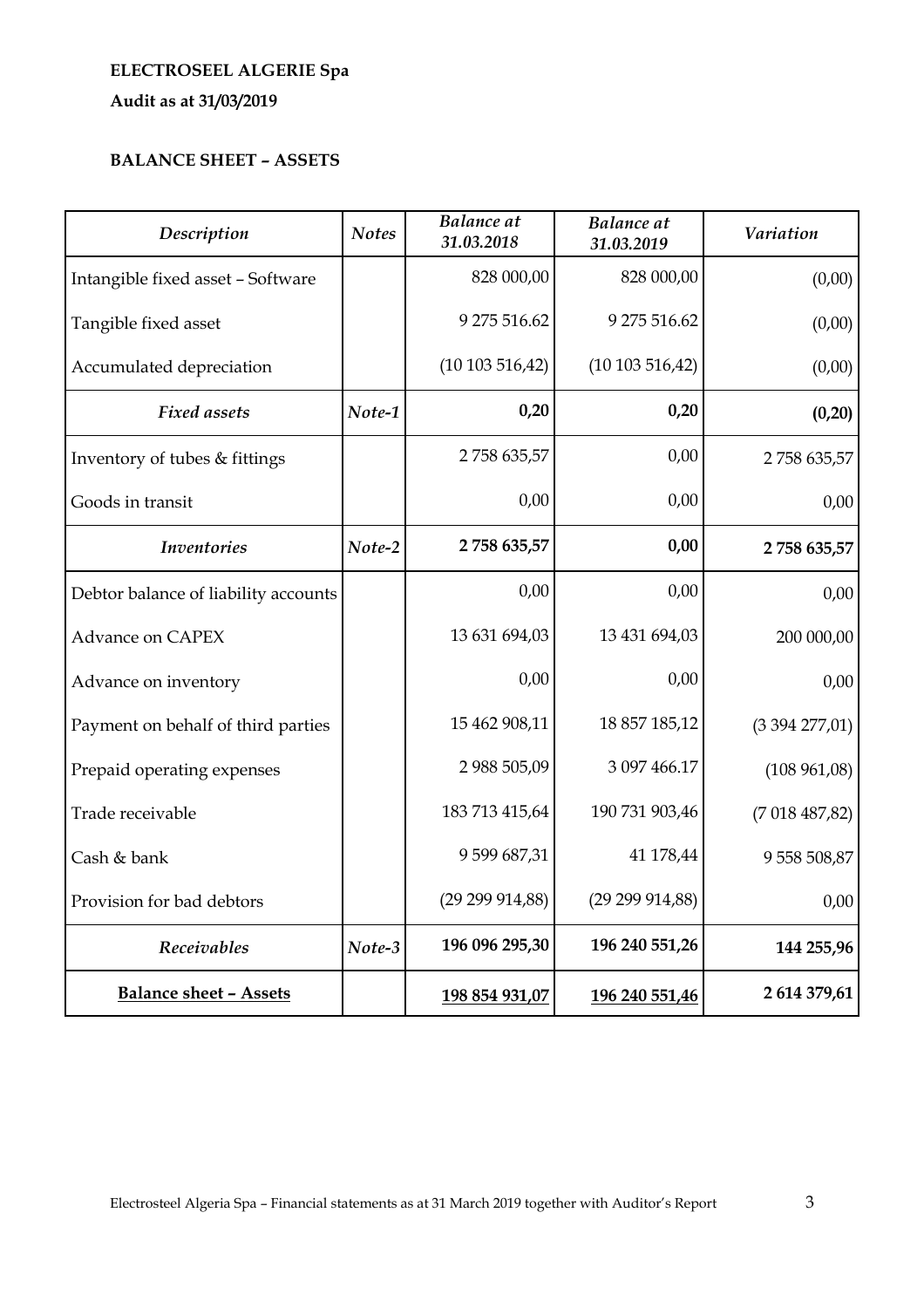# **ELECTROSEEL ALGERIE Spa**

**Audit as at 31/03/2019** 

## **BALANCE SHEET – LIABILITIES**

| Description                         | <b>Notes</b> | <b>Balance</b> at<br>31.03.2018 | <b>Balance</b> at<br>31.03.2019 | <b>Variation</b> |
|-------------------------------------|--------------|---------------------------------|---------------------------------|------------------|
| Share capital                       |              | 292 875 000,00                  | 292 875 000,00                  | 0,00             |
| Legal reserve                       |              | 3 592 245,07                    | 3 592 245,07                    | 0,00             |
| Retained earnings                   |              | (269 899 320,47)                | $(201\ 519\ 172,39)$            | 68 380 148,08    |
| <b>Accruals</b>                     |              | 0,00                            | 0,00                            | 0,00             |
| Equity                              | Note-4       | 26 567 924,60                   | 94 948 072,68                   | 68 380 148,08    |
| Creditor balance of assets accounts |              | 0,00                            | 0,00                            | 0,00             |
| Account payable for CAPEX           |              | 0,00                            | 0,00                            | 0,00             |
| Account payable                     |              | 350 000,00                      | 700 000,00                      | $(350\ 000,00)$  |
| Detention held for third parties    |              | 96 947,50                       | 96 947,50                       | 0,00             |
| Associates current account          |              | (157 781 250,00)                | (157 781 250,00)                | 0,00             |
| Account payables for operations     |              | 748 179,55                      | 976 424,32                      | (228 244, 77)    |
| Advance received from debtors       |              | 0,00                            | 0,00                            | 0,00             |
| Bank overdraft                      |              | 260 492 981,34                  | 187 938 752.03                  | (72554229,31)    |
| <b>LEASING BNP PARIBAS</b>          |              | 0,00                            | 0,00                            | (0,00)           |
| Account payables                    | Note-5       | 103 906 858,39                  | 29 321 912,77                   | (74585945,62)    |
| Profit (Loss) of the year           | Note-6       | 68 380 148,08                   | 71 980 566,01                   | (3600 417, 93)   |
| <b>Balance sheet - Liabilities</b>  |              | 198 854 931.07                  | 196 240 551,46                  | 2 614 379,61     |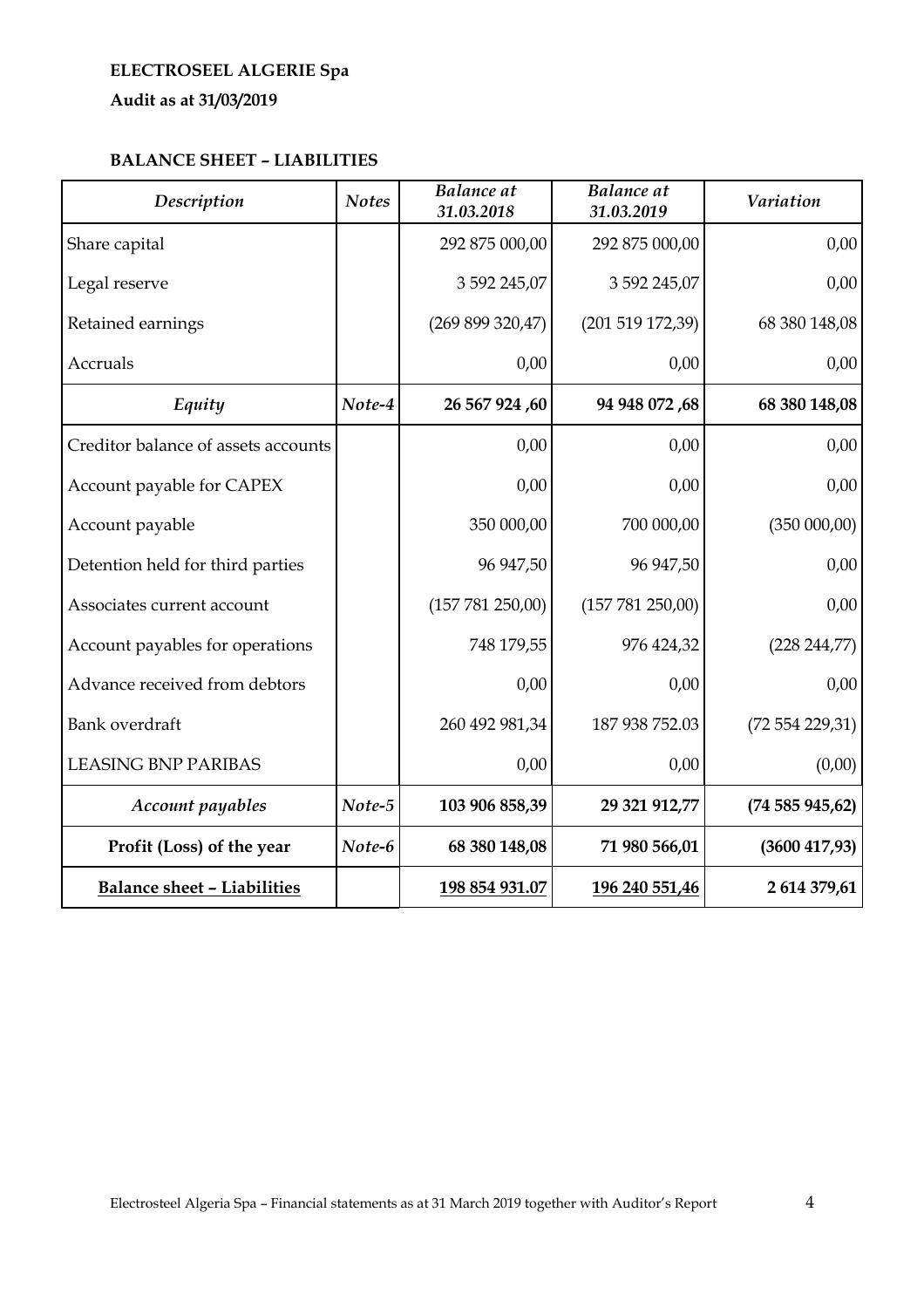# **ELECTROSEEL ALGERIE Spa**

## **Audit as at 31/03/2019**

## **PROFIT & LOSS STATEMENT**

| Description                 | <b>Notes</b> | <b>Balance</b> at<br>31.03.2018 | <b>Balance</b> at<br>31.03.2019 | <b>Variation</b> |
|-----------------------------|--------------|---------------------------------|---------------------------------|------------------|
| Sales of goods              |              | 0,00                            | 0,00                            | 0,00             |
| Cost of sales - trading     |              | 0,00                            | 0,00                            | 0,00             |
| Gross margin                |              | 0,00                            | 0,00                            | 0,00             |
| Service revenue             |              | 49 408 711.50                   | 109 461 240,54                  | (60052529,04)    |
| Raw material consumption    |              | (206, 433.34)                   | (236069,80)                     | 29 636,46        |
| Service                     |              | (6487261,61)                    | (8936040,88)                    | 2 451 779,27     |
| <b>Added value</b>          |              | 42 705 016,55                   | 100 289 129,86                  | (57584113,31)    |
| Added value                 |              | 42 705 016,55                   | 100 289 129,86                  | (57584113,31)    |
| Other income                |              | 16,850.48                       | 98,35                           | 16 752,13        |
| Salaries & wages            |              | (5546841,00)                    | (4213320,00)                    | (1333521,00)     |
| Taxes & duties              |              | (97579, 42)                     | (78798,99)                      | (18780, 43)      |
| Financial cost              |              | (19 291 708,06)                 | (17567795,57)                   | (1723912,49)     |
| Insurance & other cost      |              | (145 715,00)                    | (84234,50)                      | (61480,50)       |
| Depreciation of fixed asset |              | 0,00                            | 0,00                            | 0.00             |
| <b>Operating income</b>     |              | 17 640 023,55                   | 78 345 079,15                   | (60705055,60)    |
| Extraordinary income        |              | 54 595 647,39                   | 120 390,30                      | 54 475 257,09    |
| Extraordinary expenses      |              | (3855522.86)                    | (6494903.44)                    | 2 639 380,58     |
| Extraordinary income        |              | 50 740 124,53                   | (6374513,14)                    | 57 114 637,67    |
| Operating income            |              | 17 640 023,55                   | 78 345 079,15                   | (60705055,60)    |
| Extraordinary income        |              | 50 740 124,53                   | 6 374 513,14                    | 44 365 611,39    |
| Gross profit (or loss)      |              | 68 380 148,08                   | 71 980 566,01                   | (3590417,93)     |
| Company tax on benefits     |              | 0,00                            | 0,00                            | 0,00             |
| Net profit of the year      |              | 68 380 148,08                   | 71 980 566,01                   | (3590417,93)     |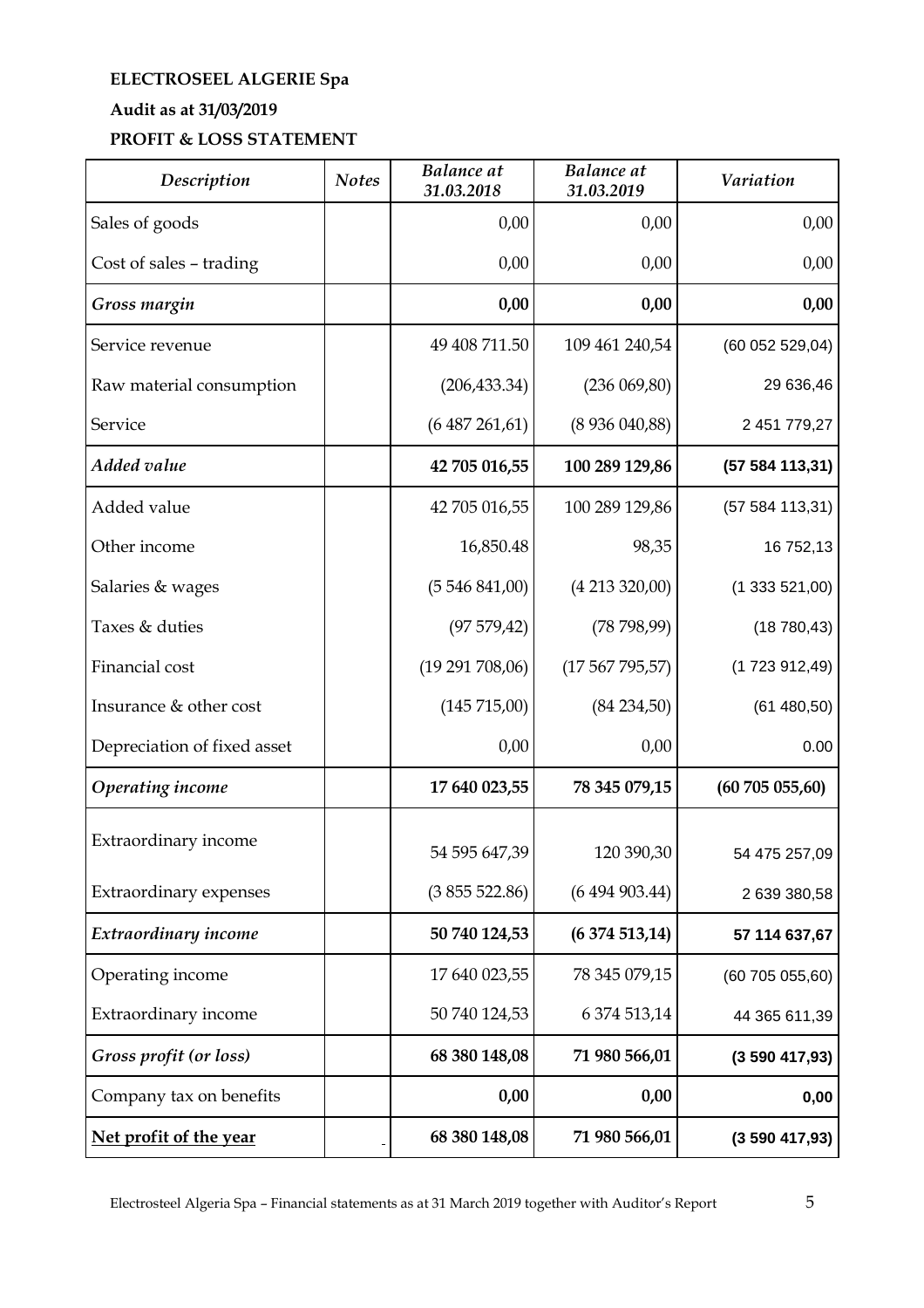ELECTROSTEEL ALGERIE SPA was established on January 21st, 2004.

The share capital of the company is DZD 292 875 000 consisting of 82 500 shares at a value of DZD 3 550 each.

The share capital distribution is done as follows:

| 1. ELECTROSTEEL CASTING LIMITED | $(82 492$ Actions) |
|---------------------------------|--------------------|
| 2. M. UMANG KEJRIWAL.           | (2 Actions)        |
| 3. M. MAYANK KEJRIWAL.          | $(1$ Action $)$    |
| 4. M. MAHENDRA KUMAR JALAN.     | (1 Action)         |
| 5. M. NIGAM CHANDER BAHL.       | (1 Action)         |
| 6. M. PANKAJ PODDAR.            | (1 Action)         |
| 7. M. AZIZ CHADLY.              | (1 Action)         |
| 8. M. JEAN FRANÇOIS HAHANG.     | (1 Action)         |

## **(2) SUMMARY OF SIGNIFICANT ACCOUNTING POLICIES**

## **2-1 Basis of preparation -**

The accompanying financial statements are prepared based on the historical cost principle in accordance with Generally Accepted Accounting Principles.

## **2-2 Cash and cash equivalents -**

Cash includes cash at hand and cash in banks.

## **2-3 Receivables -**

 Receivable are stated at the fair value of unpaid invoices including bad debt reservation.

## **2-4 Inventories -**

Adopted method of evaluation of tubes and special parts is weighted average method.

Goods in transit are valued at cost.

## **2-5 Fixed assets -**

Fixed assets values are including all related handling expenses.

 Depreciations are calculated on a straight-line basis using annual depreciation rate detailed as follow:

| Patent & commercial rights     | $:20\%$     |
|--------------------------------|-------------|
| Prefabricated cabins           | $:10\%$     |
| Lifting and handling materials | $:10\%$     |
| Vehicles                       | :20%        |
| Office equipment               | :20%        |
| Furniture & fixture            | $\cdot$ 20% |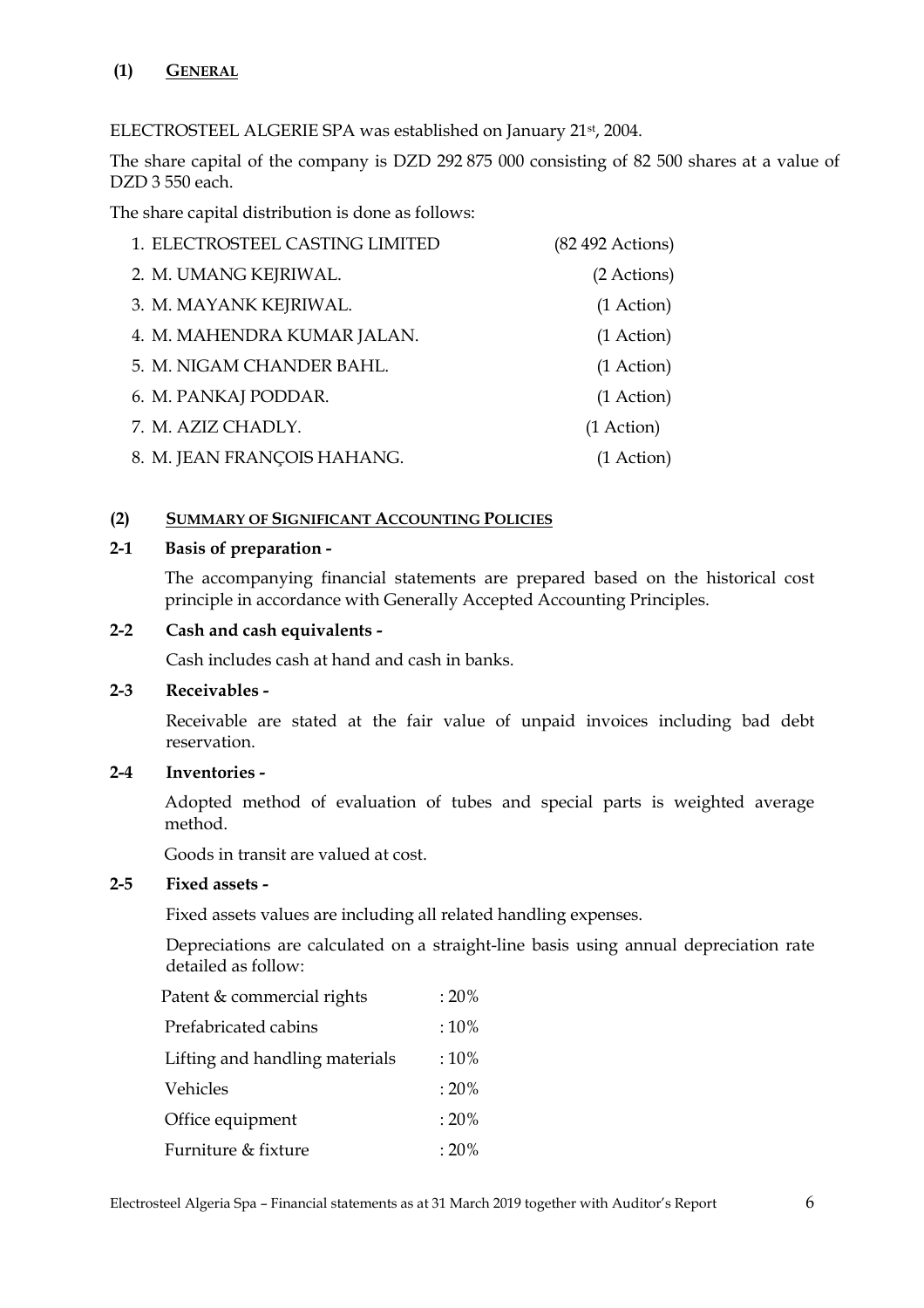#### **2-6 Revenue recognition -**

Sales revenue is recognized when the service has been rendered.

## **2-7 Costs recognition -**

Costs are recognized as an expense in the period in which they are incurred.

#### **2-8 Foreign currency -**

Assets and liabilities denominated in foreign currencies are converted to Algerian Dinars using the Bank of Algeria exchange rates prevailing at period end. Foreign currency transactions during the period are recorded using exchange rates that were in effect at the dates of the transactions. Foreign exchange gains or losses are reflected in the accompanying statements of income.

#### **2-9 Income tax -**

The company is subject to Algerian Income tax law. The company tax rate was decreased from 30% in 2005 to 25% in 2006 and stays still unchanged until today.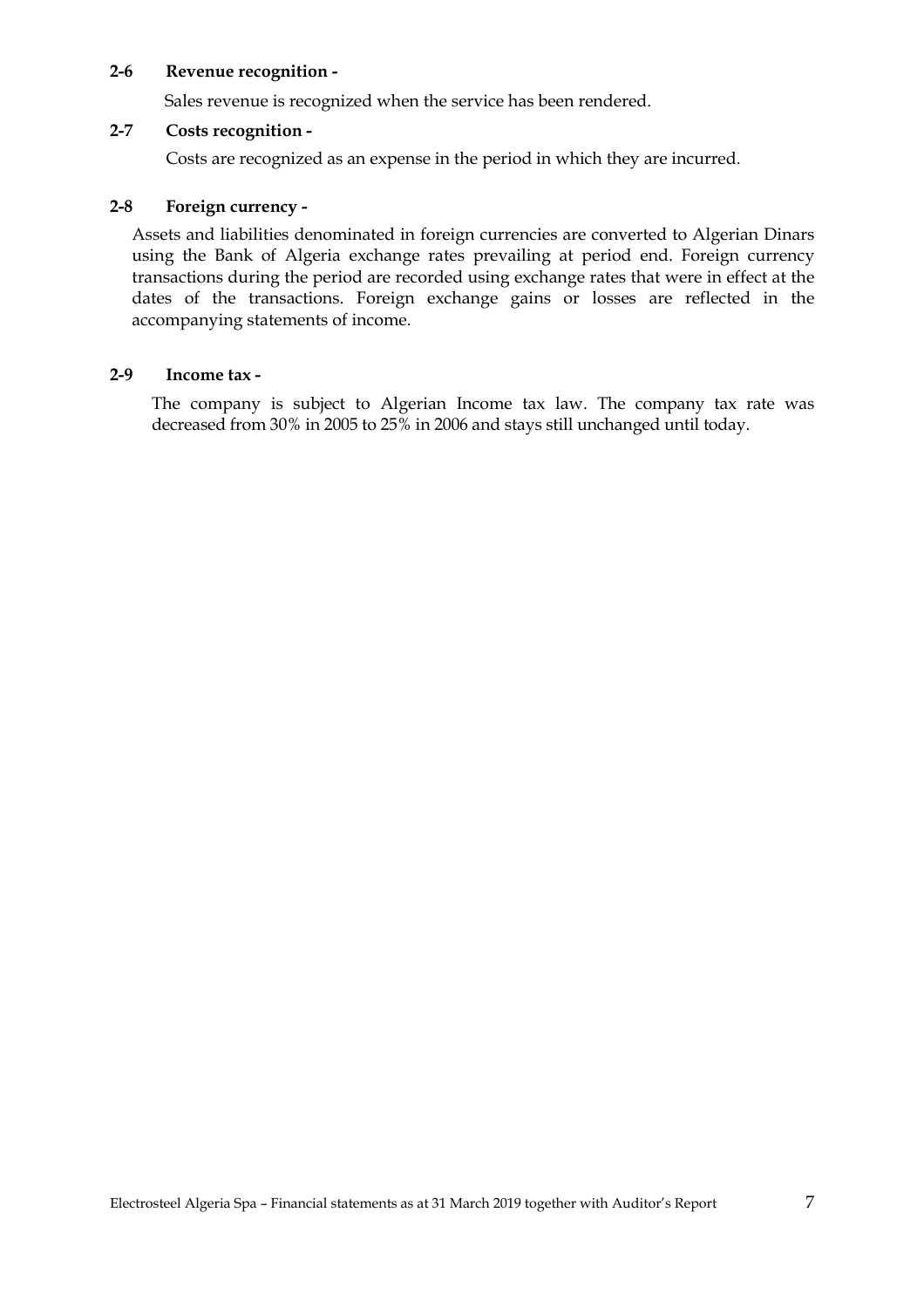## **Note 1: Fixed assets**

Fixed assets of the company as of March 31st, 2019 shows a net balance of DZD 0,20.

The following statement describes the evolution of fixed assets during the audited period:

|                                                                                                                            |                                  |               | <b>Gross</b> |                                  |                                  | Depreciation         |           |                                  |                   |  |
|----------------------------------------------------------------------------------------------------------------------------|----------------------------------|---------------|--------------|----------------------------------|----------------------------------|----------------------|-----------|----------------------------------|-------------------|--|
| Description                                                                                                                | Opening                          | New additions | Disposals    | Sum                              | Opening                          | Depr. Of the<br>year | Disposals | Sum                              | Closing net value |  |
| Plant & machinery<br>Prefabricated cabins<br>Machinery & tools<br><b>Fixture &amp; fitting</b><br>Cars<br>Office equipment | 419711<br>2 635 176<br>6 220 627 |               |              | 419711<br>2 635 176<br>6 220 627 | 419712<br>2 635 176<br>6 220 627 |                      |           | 419712<br>2 635 176<br>6 220 627 | 0,20              |  |
| <b>Telephones</b><br><b>Intangible Assets</b><br>Logicel                                                                   | 828,000                          |               |              | 828,000                          | 828 000                          |                      |           | 828 000                          |                   |  |
|                                                                                                                            | 10 103 516                       | 0,00          | 0,00         | 10 103 516                       | 10 103 516                       | 0,00                 | 0,00      | 10 103 516                       | 0,20              |  |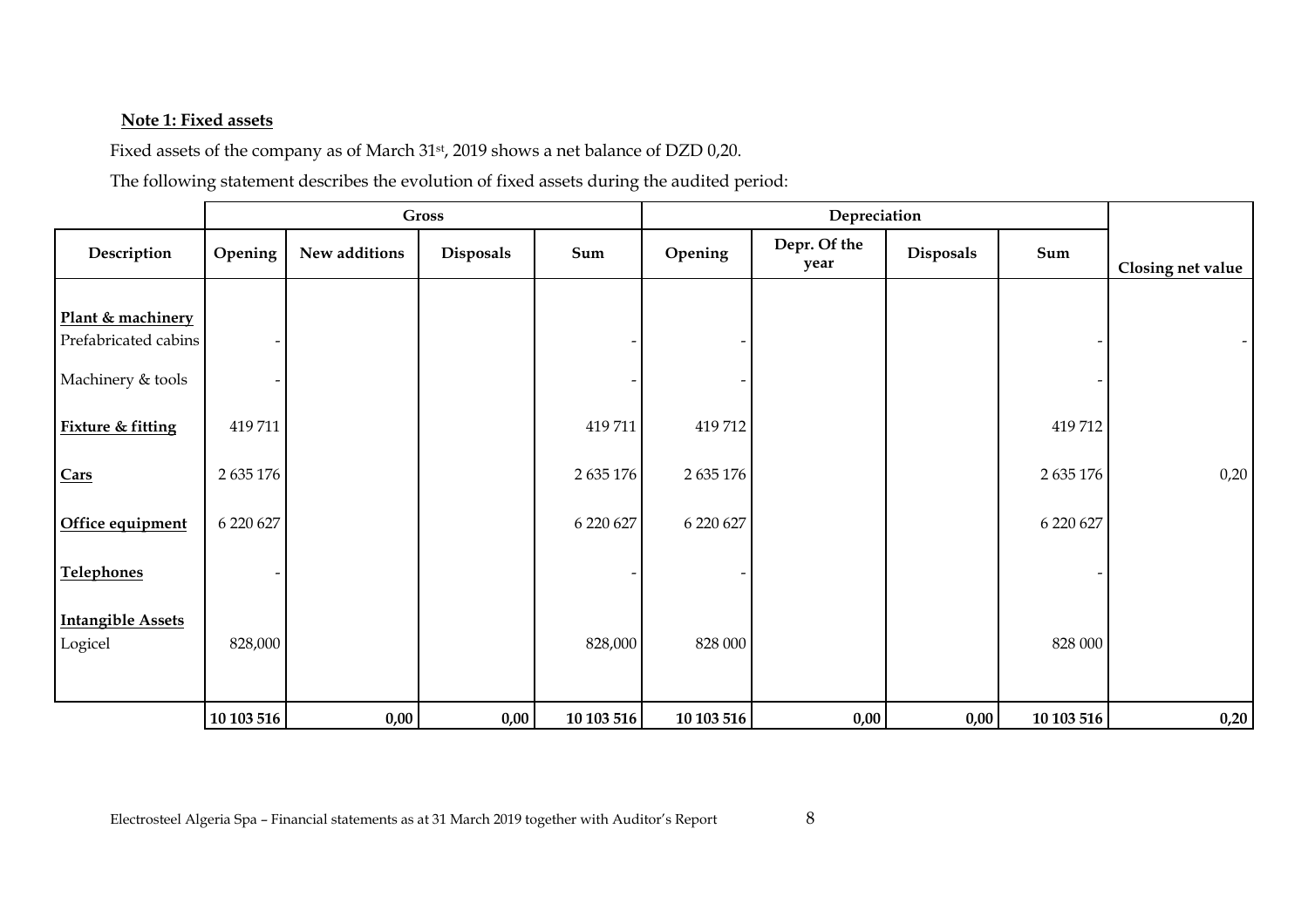## **Note 2: Inventories**

| Description            | Balance at Balance at |            | Variation         |  |
|------------------------|-----------------------|------------|-------------------|--|
|                        | 31.03.2018            | 31.03.2019 |                   |  |
| Tubes - ORAN           | 275863557             |            | 0,00 2 758 635 57 |  |
| Special spares - ALGER |                       |            |                   |  |
| Miscellaneous spares   |                       |            |                   |  |
| 31 IM                  | 2 758 635.57          |            | 2 758 635 57      |  |

Company's inventory as of 31st March 2019 is detailed as follow:

#### **Note 3: Receivables**

## **A. Guarantees, deposits and staff loans**

Advances on CAPEX as of 31st March 2019 are amounting to DZD 13 431 691.06 related to:

Guaranties deposits detailed as follow:

| <b>Beneficiaries</b>                                    | DZD.          |
|---------------------------------------------------------|---------------|
| Caution THCE<br>Caution Hydro aménagement 13 351 691,03 | 80 000,00     |
| <b>SUM</b>                                              | 13 431 691,06 |

## **B. Payment on behalf of third parties**

As of March 31<sup>st</sup> 2019 the current post is amounting to DZD 18 857 185,12 detailed as follow:

| Description                        | <b>Balance</b> at<br>31.03.2018 | <b>Balance</b> at<br>31.03.2019            | Variation    |
|------------------------------------|---------------------------------|--------------------------------------------|--------------|
| Input VAT on purchase of assets    | -                               |                                            | 0,00         |
| Input VAT on purchase of materials | $\overline{a}$                  |                                            | 0,00         |
| Input VAT Tax                      |                                 | 13 625 406,83 18 857 185,12 (5 231 778,29) |              |
| <b>Advances for Benefits</b>       | 1 837 501,28                    | 0.00                                       | (1837501,28) |
| <b>SUM</b>                         | 15 462 908,11                   | 18 857 185,12                              | (7069279,57) |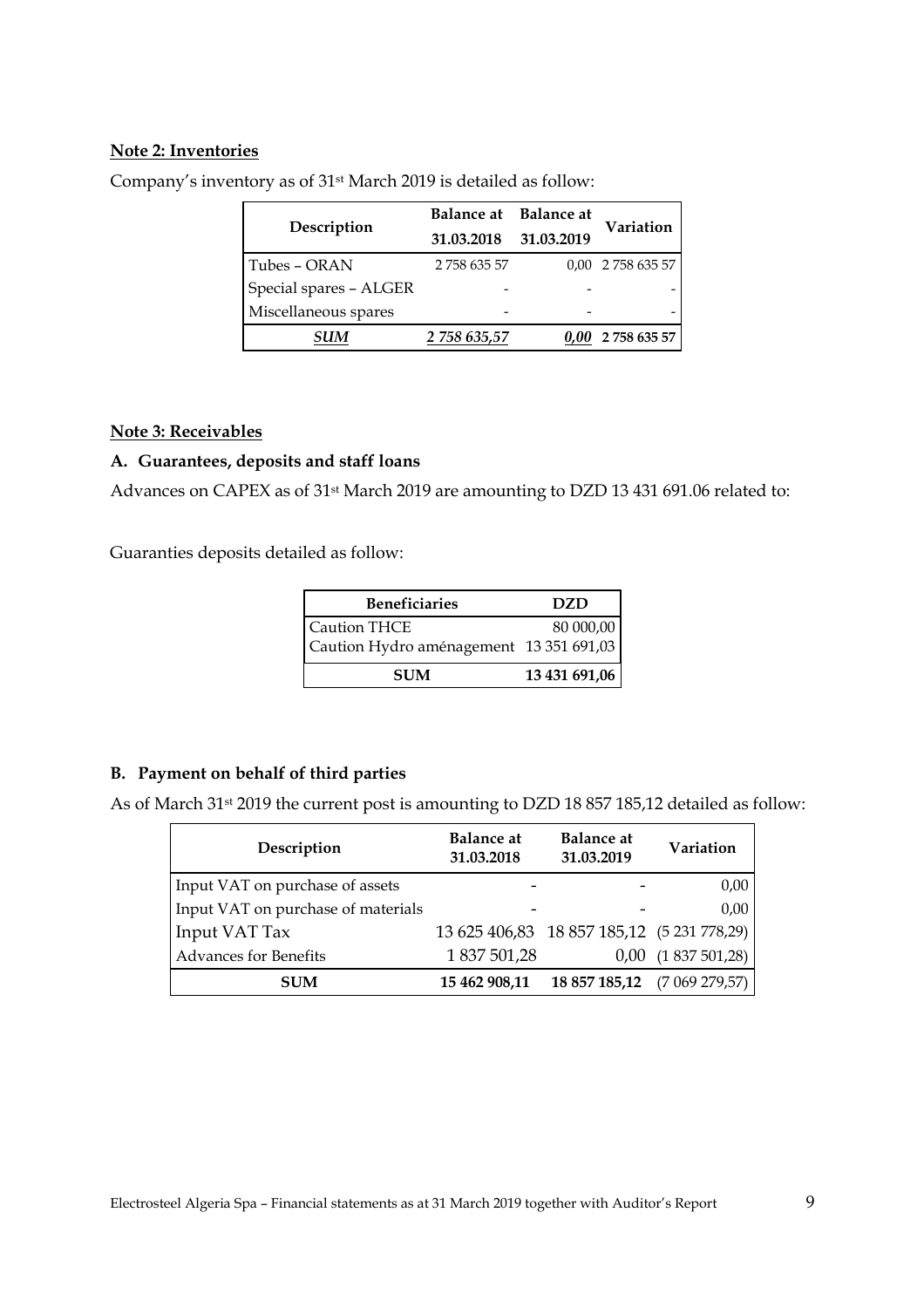## **C. Prepaid operating expenses**

*Operating Advances* as of 31st March 2019 amounting to DZD 3 097 466.17 include mainly:

• Prepaid expenses for DZD 3 097 466.17 as follows:

| Description<br>Residence rent CHADLY | Supplier<br><b>TABTI LOUANAS</b> | <b>Amont DZD</b>           |
|--------------------------------------|----------------------------------|----------------------------|
| Advance for fiscal audit             |                                  | 332 000,00<br>1 676 505,00 |
| Advance supplie<br>Other advance     |                                  | 480 000,00<br>2 608 961.08 |
| SUM                                  |                                  | 3 097 466.17               |

## **D. Trade receivables**

As of March 31st 2019 the gross trade receivables are amounting to DZD 190 731 903,46. The domestic customer's receivable represents 80% of gross trade debtor's balance. The main domestic clients are the followings:

| Customer                          | DZD.           |
|-----------------------------------|----------------|
| <b>I HYDRO AMENAGEMENT ROUIBA</b> | 122 556 289,07 |
| SOUFI MAHMOUD IMED                | 4 000 000,00   |
| SARL T.H.C.E. NEDJOUI             | 29 299 914,88  |

It is to be noted that debtors recoverability decreased by 63 days compared to last year, as described in the following statement:

|                                  | Last                          | Current | <i>Variation</i> |  |
|----------------------------------|-------------------------------|---------|------------------|--|
| Description                      | Year                          | Year    | $\frac{0}{0}$    |  |
| Debtors balance (VAT excluded)   | 190 607 773,25 190 731 903,46 |         | $(.06\%)$        |  |
| Sales of the year                |                               |         | 0%               |  |
| Debtors/revenue (number of days) |                               |         |                  |  |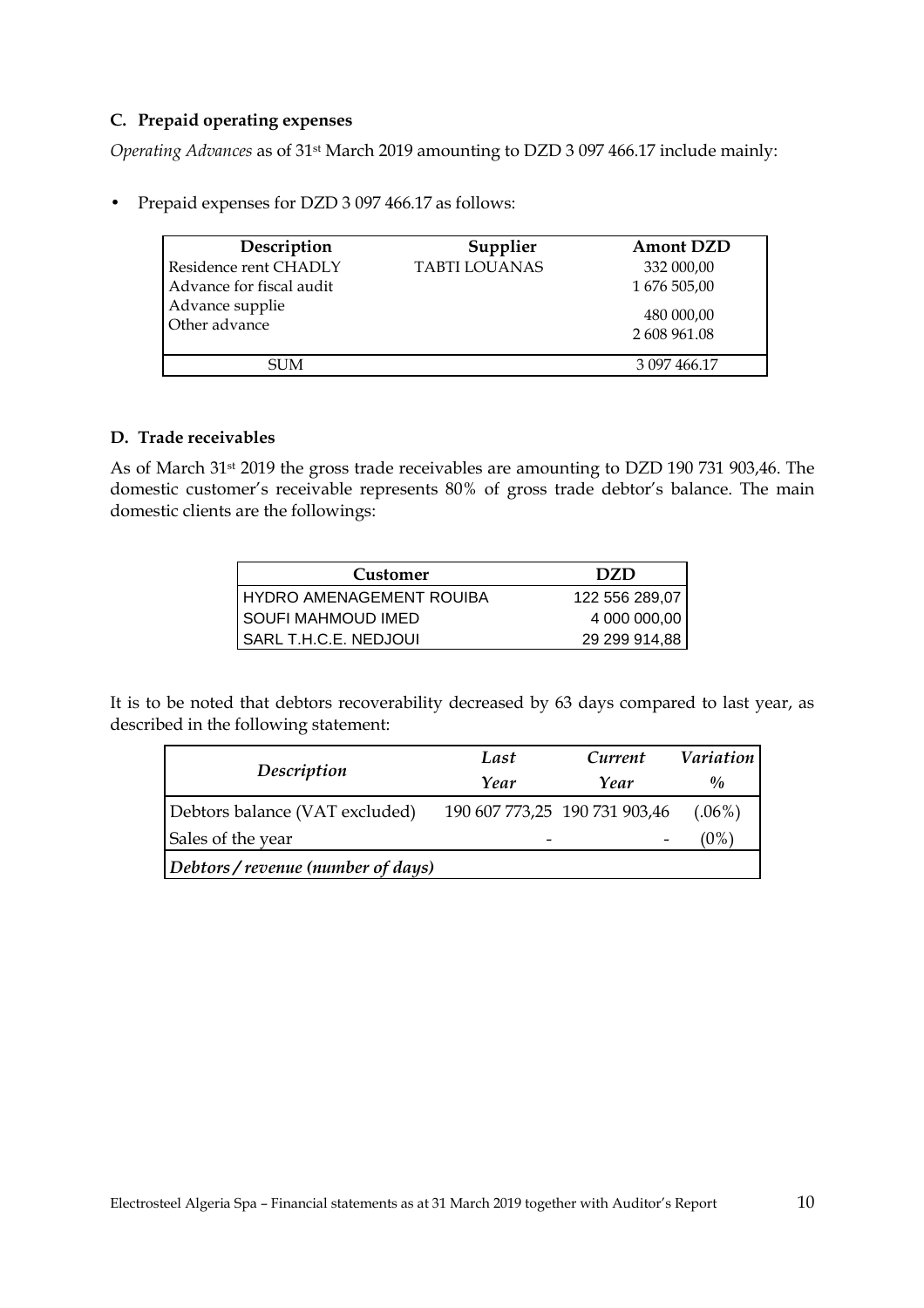#### - **Cash & cash equivalents**

| Description             | Balance at Balance at |             | Variation     |  |
|-------------------------|-----------------------|-------------|---------------|--|
|                         | 31.03.2018            | 31.03.2019  |               |  |
| <b>Bank Accounts</b>    | 1 637 123,47          | 36 836.90   | 1 605 946.04  |  |
| Bills deposited at bank |                       |             |               |  |
| Cash in hand            | 1 068 206,23          | 4 3 4 0.5 3 | 1 068 206,23  |  |
| Credentials             |                       |             |               |  |
| Cash in Transit         | 6 894 357.61          |             | $-6894357,61$ |  |
| <b>SUM</b>              | 9 599 687,31          | 41 177.43   | 9568509,88    |  |

Cash & cash equivalents as of 31st March 2019 are detailed as follow:

• Bank accounts balances at March 31<sup>st</sup> 2019 are presented in the statement below:

| Description                    | Balance at Balance at<br>31.03.2018 31.03.2019 |           | Variation    |
|--------------------------------|------------------------------------------------|-----------|--------------|
| SOCIETE GENERALE/ ANNABA Bank  |                                                |           |              |
| SOCIETE GENERALE/ ORAN Bank    |                                                |           |              |
| SOCIETE GENERALE/ CHERAGA Bank |                                                |           |              |
| <b>BNP HYDRA</b>               | 1 637 123,47                                   | 36 836.90 | 1 605 946.04 |
| <b>CITI BANK</b>               |                                                |           |              |
| <b>HSBC BANK</b>               |                                                |           |              |
| <b>SUM</b>                     | 1 637 123,47                                   | 36 836.90 | 1 605 946,04 |

Bank reconciliation statements don't show significant outstanding operations.

## **Note 4: Equity**

Company's equity as of March 31st 2019 is presented as follow:

| Description       | Balance at<br>31.03.2018 | <b>Balance</b> at<br>31.03.2019 | Variation     |
|-------------------|--------------------------|---------------------------------|---------------|
| Share capital     | 292 875 000,00           | 292 875 000,00                  | 0,00          |
| Legal reserve     | 3 592 245,07             | 3 592 245,07                    | 0,00          |
| Accruals          |                          |                                 | 0,00          |
| Retained earnings | (269 899 320,47)         | (201519172,39)                  | 68 380 148,08 |
| <b>SUM</b>        | 26 567 924,60            | 94 948 072,68                   | 68 380 148,08 |

• The increase of DZD 7 901 222,14 shown in the current year equity balance comparing to previous period balance is due to the profit earned last year.